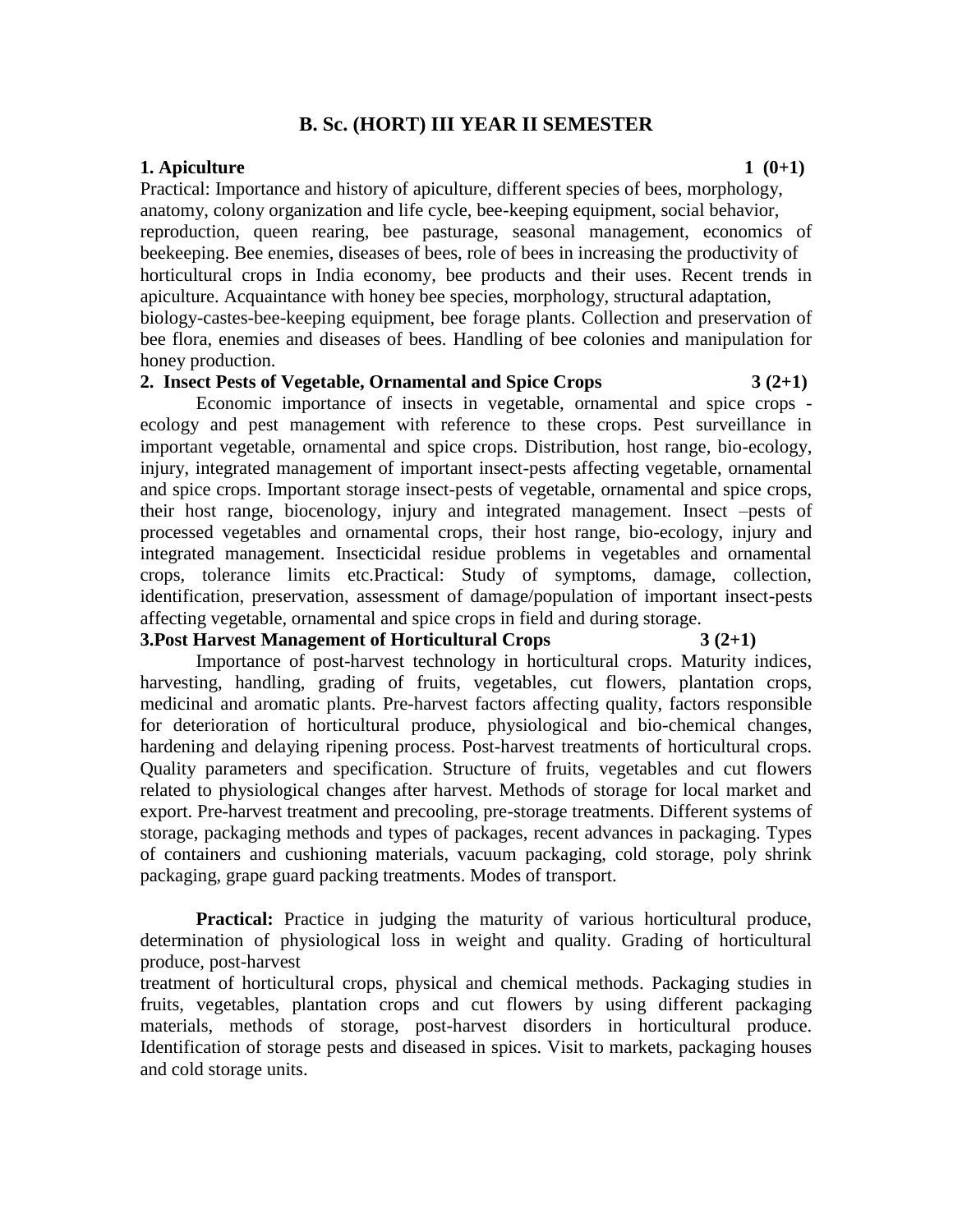# **4. Seed Production of Vegetable, Tuber and Spice Crops 3(2+1)**

Introduction and history of seed industry in India. Definition of seed. Differences between grain and seed. Importance and scope of vegetable seed production in India. Principles of vegetable seed production. Role of temperature, humidity and light in vegetable seed production. Methods of seed production of cole crops, root vegetables, solanaceous vegetables, cucurbi ts, leafy vegetables, bulb crops, leguminous vegetables and exotic vegetables. Seed germination and purity analysis. Field and seed standards. Seed drying and extraction. Seed legislation.

**Practical:** Study of seed structure, colour size, shape and texture. Field inspection of seed crops. Practices in rouging. Harvesting and seed extraction. Germination and purity analysis. Methods of seed production in cole crops, root vegetables, bulb crops, solanaceous vegetables, cucurbits, leafy vegetables, leguminous vegetables and exotic vegetables. Seed processing machines. Visit to seed production units.

## **5. Breeding and Seed Production of Ornamental Crops 3(2+1)**

History of improvements of ornamental plants, objectives and techniques in ornamental plant breeding. Introduction, selection, hybridization, mutation and biotechnological technique for improvement of ornamental plants. Breeding for disease resistance. Development of promising cultivars of important ornamentals. Role of heterosis and its exploitation, production of F1 hybrids and utilization of male sterility, production of open pollinated seed. Harvesting processing and storage of seeds, seed certification.

**Practical:** Study of floral biology and pollination in important species and cultivars. Techniques of inducing polyploidy and mutation. Production of pure and hybrid seeds. Harvesting, conditioning and testing of seeds. Practice in seed production methods

## **6. Processing of Horticultural Crops 3 (1+2)**

# Importance and scope of fruit and vegetable preservation industry in India, food pipe line, losses in post-harvest operations, unit operations in food processing. Principles and guidelines for the location of processing units. Principles and methods of preservation by heat pasteurization, canning, bottling. Methods of preparation of juices, squashes, syrups, cordials and fermented beverages. Jam, jelly and marmalade. Preservation by sugar and chemicals, candies, crystallized fruits, preserves chemical preservatives, preservation with salt and vinegar, pickling, chutneys and sauces, tomato and mushrooms, freezing preservation. Processing of plantation crops, products, spoilage in processed foods, quality control of processed products, Govt. policy on import and export of processed fruits. Food laws.

**Practical:** Equipment used in food processing units. Physico-chemical analysis of fruits and vegetables. Canning of fruits and vegetables, preparation of squash, RTS, cordial, syrup, jam, jelly, marmalade, candies, preserves, chutneys, sauces, pickles (hot and sweet). Dehydration of fruits and vegetables? tomato product dehydration, refrigeration and freezing, cut out analysis of processed foods. Processing of plantation crops. Visit to processing units.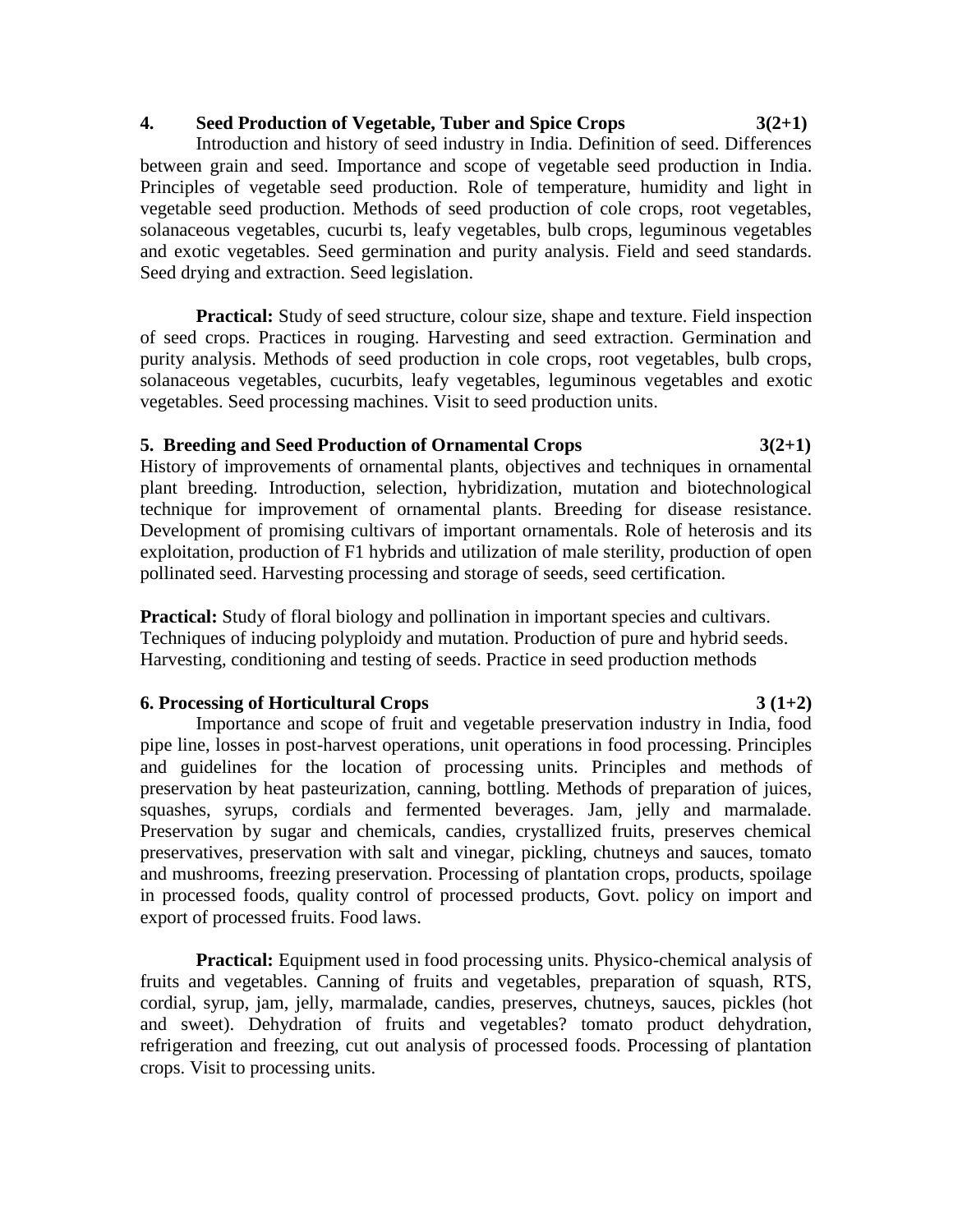#### **7. Horti- Business Management 2 (2+0)**

Farm management - definition, nature, characteristics and scope. Farm management principles and decision making, production function, technical relationships, cost concepts, curves and functions ?factors, product, relationship ?factors relationship, product relationship, optimum conditions, principles of opportunity cost-equi-marginal returns and comparative advantages, time value of money, economic of scale, returns to scale, cost of cultivation and production, break even analysis, decision making under risk and uncertainty. Farming systems and types. Planning ?meaning, steps and methods of planning, types of plan, characteristics of effective plans. Organizations ?forms of business organizations, organizational principles, division of labour. Unity of command, scalar pattern, job design, span of control responsibility, power authority and accountability. Direction ?guiding, leading, motivating, supervising, coordination ?meaning, types and methods of controlling – evaluation, control systems and devices. Budgeting as a tool for planning and control. Record keeping as a tool of control. Functional areas of management? operations management ?physical facilities, implementing the plan, scheduling the work, controlling production in terms of quantity and quality. Materials management ?types of inventories, inventory costs, managing the inventories, economic order quantity (EOQ). Personnel management ?recruitment, selection and training, job specialization. Marketing management ?definitions, planning the marketing programmes, marketing mix and four P抯. Financial management ?financial statements and rations, capital budgeting. Project management –project preparation evaluation measures.

## **8. Entrepreneurship Development and Communication Skills 2 (1+1)**

Entrepreneurship Development: Assessing overall business environment in the Indian economy. Overview of Indian social, political and economic systems and their mplications for decision making by individual entrepreneurs. Globalisation and the emerging business entrepreneurial environment. Concept of entrepreneurship; entrepreneurial and anagerial characteristics; managing an enterprise; motivation and entrepreneurship development; importance of planning, monitoring, evaluation and follow up; managing competition; entrepreneurship development programs; SWOT analysis, Generation, incubation and commercialization of ideas and innovations. Government schemes and incentives for promotion of entrepreneurship. Government policy on Small and Medium Enterprises (SMEs) / SSIs. Export and Import Policies relevant to horticulture sector. Venture capital. Contract farming and joint ventures, public-private partnerships. Overview of horti inputs industry. Characteristics of Indian horticultural processing and export industry. Social Responsibility of Business. Communication Skills: Structural and functional grammar; meaning and process of communication, verbal and non-verbal communication; listening and note taking, writing skills, oral presentation skills; field diary and lab record; indexing, footnote and bibliographic procedures. Reading and comprehension of general and technical articles, pries writing, summarizing, abstracting; individual and group presentations, impromptu presentation, public speaking; Group discussion. Organizing seminars and conferences.

**Practical:** Listening and note taking, writing skills, oral presentation skills; field diary and lab record; indexing, footnote and bibliographic procedures. Reading and